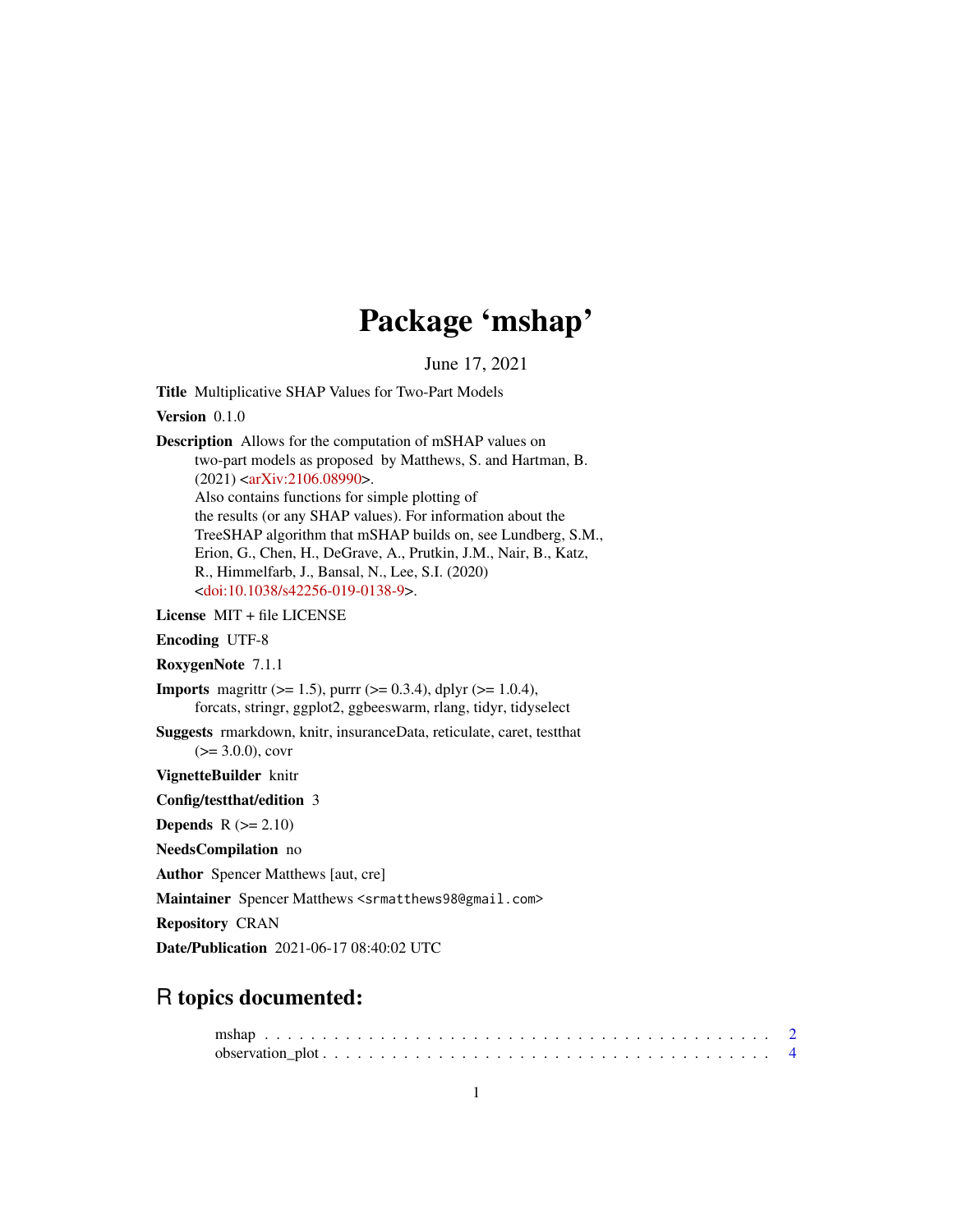#### <span id="page-1-0"></span> $2$  mshap

| Index |  |  |  |  |  |  |  |  |  |  |  |  |  |  |  |  |  |  |  |
|-------|--|--|--|--|--|--|--|--|--|--|--|--|--|--|--|--|--|--|--|

mshap *mSHAP*

#### Description

A function for calculation SHAP values of two-part models.

#### Usage

```
mshap(shap_1, shap_2, ex_1, ex_2, shap_1_names = NULL, shap_2_names = NULL)
```
#### Arguments

| shap_1, shap_2 The SHAP values that will be multiplied together. They may be matrices or                                                                                                                                                                                                                                        |
|---------------------------------------------------------------------------------------------------------------------------------------------------------------------------------------------------------------------------------------------------------------------------------------------------------------------------------|
| data frames, and up to one may be a list where each element is a matrix or data                                                                                                                                                                                                                                                 |
| frame (this is necessary when one of the models is a multinomial classifier, for                                                                                                                                                                                                                                                |
| instance). Each data frame or matrix here must have the same number of rows,                                                                                                                                                                                                                                                    |
| and if there are different numbers of columns or the columns are not the same,                                                                                                                                                                                                                                                  |
| then shap_*_names must be specified.                                                                                                                                                                                                                                                                                            |
| The expected values of the models across the training set. If one of the argu-<br>ments shap $*$ is a list, then the corresponding $ex_*$ argument must be a vector<br>(or array) of the same length as the list.                                                                                                               |
| shap_1_names, shap_2_names                                                                                                                                                                                                                                                                                                      |
| The character vector containing the names of the columns in shap_1 and shap_2,<br>respectively. These must be in the same order as the columns themselves. If a list<br>is passed to one of the shap_* arguments, it does NOT affect the corresponding<br>shap_*_names argument, which will still be a single character vector. |
|                                                                                                                                                                                                                                                                                                                                 |

#### Details

This function allows the user to input the SHAP values for two separate models (along with the expected values), and mSHAP then outputs the SHAP values of the two model predictions multiplied together.

An included feature of the function is the ability to pass data frames that do not have the same number of columns. Say for instance that one model benefits from a certain variable but the other does not. As long as the shap\_\*\_names arguments are supplied, the function will automatically add a column of 0's for missing variables in either data frame (matrix). This corresponds to a SHAP value of 0, which of course is accurate if the variable was not included in the model.

#### Value

A list containing the multiplied SHAP values and the expected value. Or, in the case of a list passed as one of the shap\_\* augments, a list of lists where each element corresponds to the same element in the list passed to shap\_\*.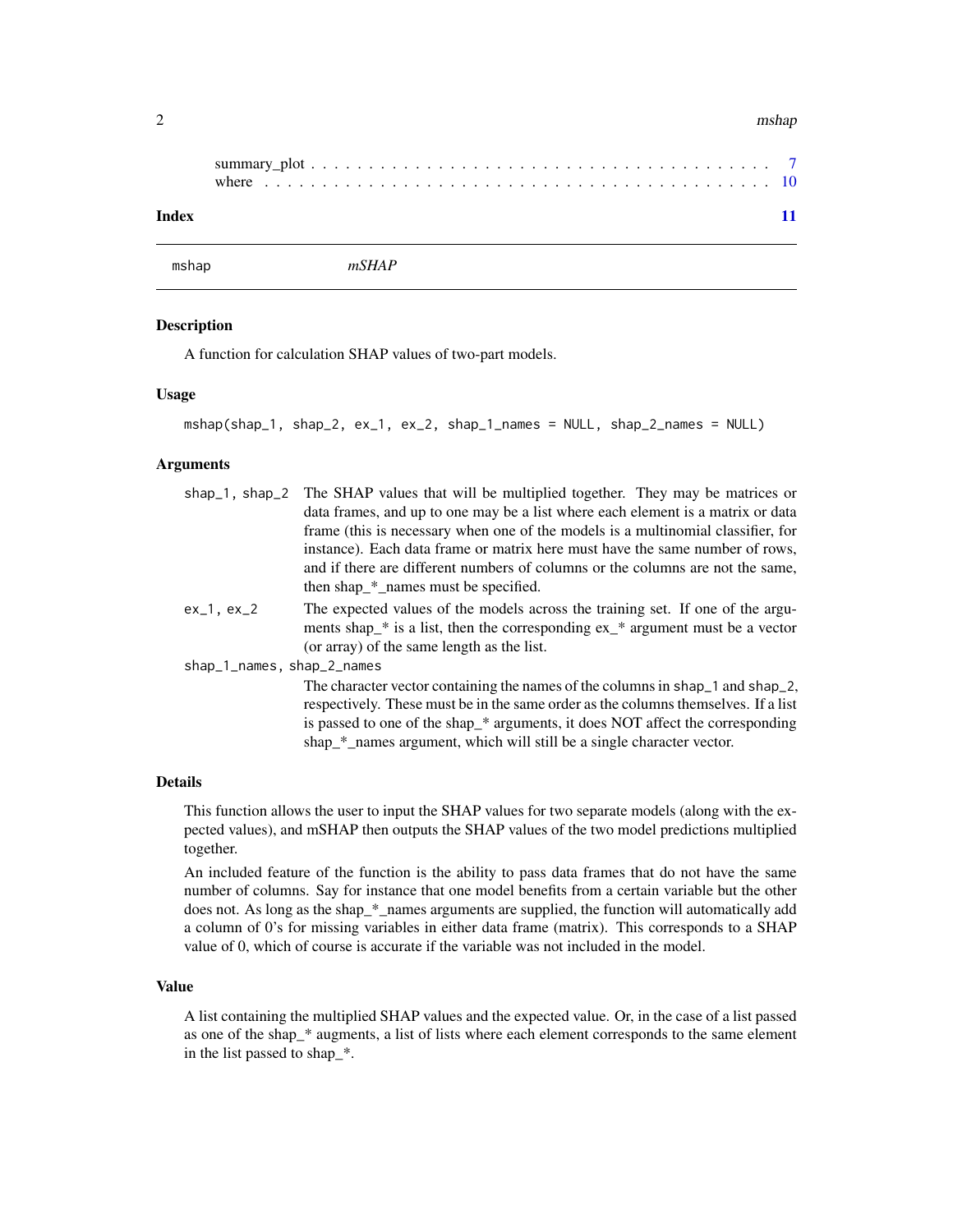#### $m$ shap  $3$

#### Examples

```
if (interactive()) {
shap1 <- data.frame(
  age = runif(1000, -5, 5),
  income = runif(1000, -5, 5),
  married = runif(1000, -5, 5),
  sex = runif(1000, -5, 5))
shap2 \le list(
  data.frame(
   age = runif(1000, -5, 5),income = runif(1000, -5, 5),
   married = runif(1000, -5, 5),
   sex = runif(1000, -5, 5)),
  data.frame(
   age = runif(1000, -5, 5),income = runit(1000, -5, 5),
   married = runif(1000, -5, 5),
   sex = runif(1000, -5, 5)
  ),
  data.frame(
   age = runif(1000, -5, 5),income = runif(1000, -5, 5),
   married = runif(1000, -5, 5),
   sex = runif(1000, -5, 5)\lambda)
ex1 < -3ex2 < -c(4, 5, 6)# Case where both models have a single output
res1 < -mshap(shape_1 = shape1,
  shape_2 = shape_2 [1]],
  ex_1 = ex_1,
  ex_2 = ex_2[1])
View(res1$shap_vals)
res1$expected_value
# Case where one of your models has multiple outputs that are explained
res2 < -mshap(shape_1 = shape_1,
  shape_2 = shape2,
  ex_1 = ex_1,
  ex_2 = ex_2)
View(res2[[1]]$shap_vals)
res2[[1]]$expected_value
```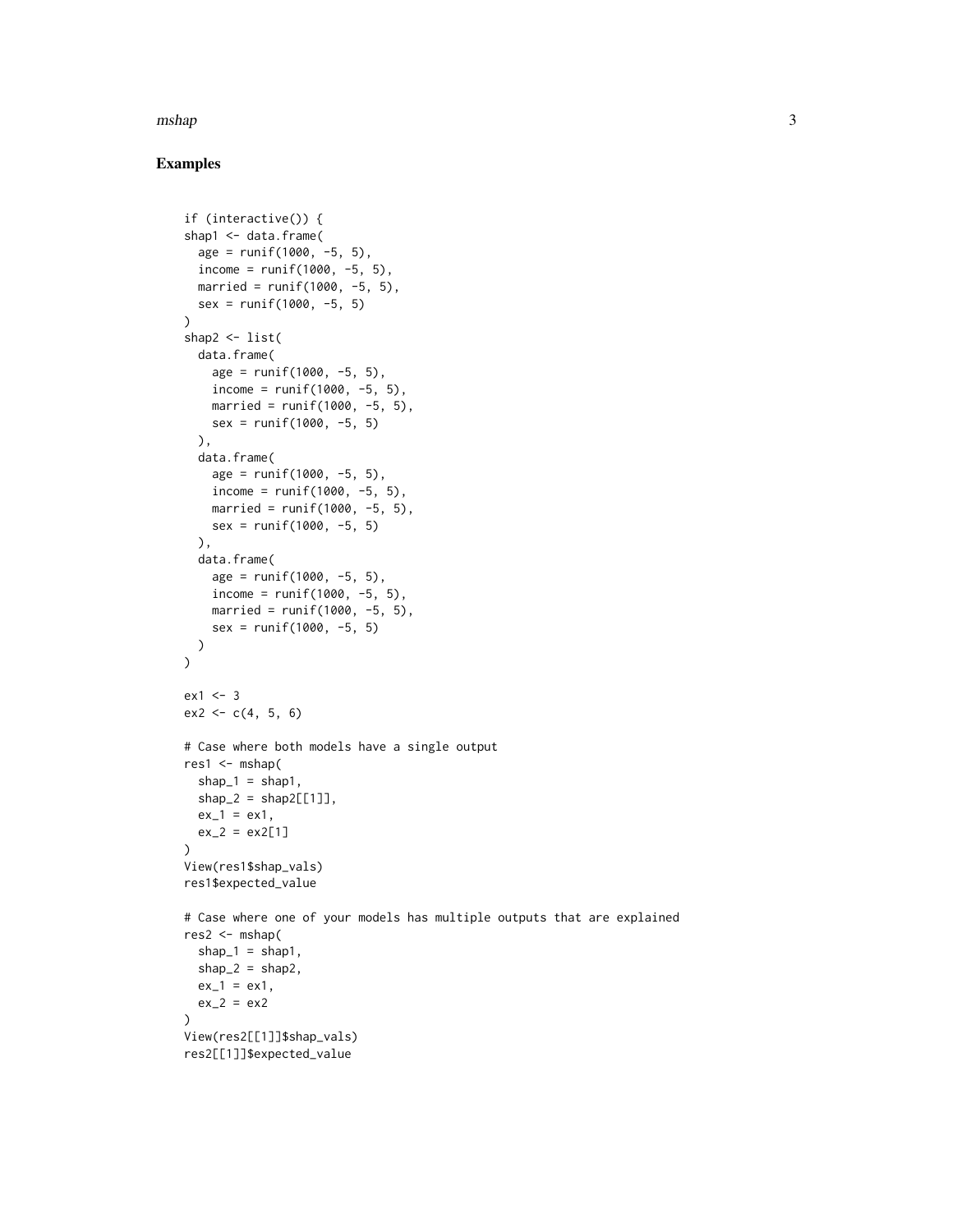```
# Case where the models have different variables
res3 < - mshap(
 shape_1 = shape1,
 shape_2 = shape2,
 ex_1 = ex_1,
 ex_2 = ex_2,
 shap_1_names = c("Age", "Income", "Married", "Sex"),
 shap_2_names = c("Age", "Income", "Children", "American")
\lambda# Note how there are now 6 columns of SHAP values, since there are 6
# distinct variables
View(res3[[1]]$shap_vals)
res3[[1]]$expected_value
}
```
observation\_plot *SHAP Observation Plot*

#### Description

This Function plots the given contributions for a single observation, and demonstrates how the model arrived at the prediction for the given observation.

#### Usage

```
observation_plot(
  variable_values,
  shap_values,
  expected_value,
  names = NULL,num\_vars = 10,
  fill_colors = c("#A54657", "#0D3B66"),
  connect\_color = "#849698",expected_color = "#849698",
  predicted_color = "#EE964B",
  title = "Individual Observation Explanation",
  font_family = "Times New Roman"
\mathcal{L}
```
#### Arguments

```
variable_values
```
A data frame of the values of the variables that caused the given SHAP values, generally will be the same data frame or matrix that was passed to the model for prediction.

```
shap_values A data frame of shap values, either returned by mshap() or obtained from the
                python {shap} module.
```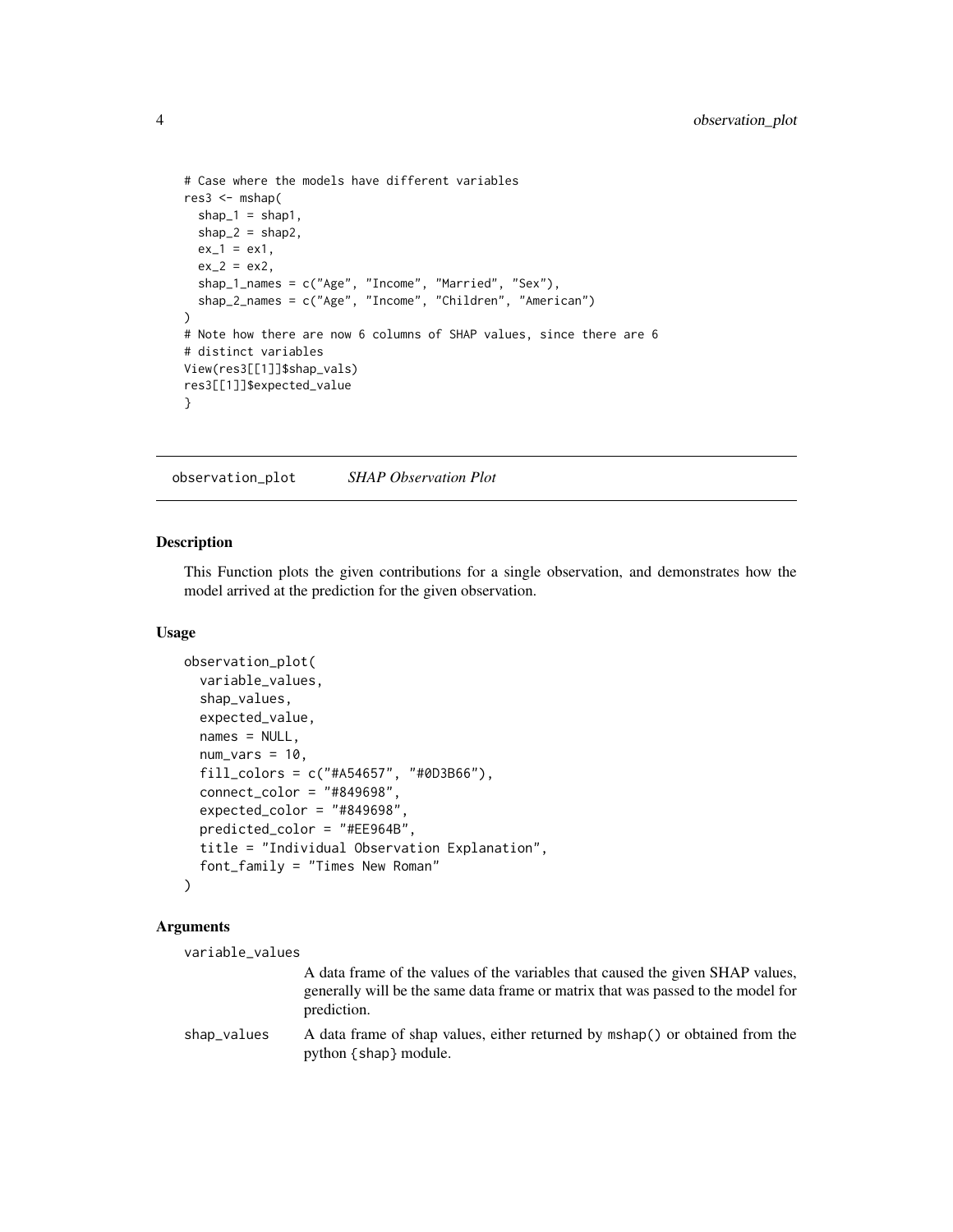|                 | expected_value The expected value of the SHAP explainer, either returned by mshap() or ob-<br>tained from the python {shap} module.                                                                                |
|-----------------|--------------------------------------------------------------------------------------------------------------------------------------------------------------------------------------------------------------------|
| names           | A character vector of variable names, corresponding to the order of the columns<br>in both variable_values and shap_values. If NULL (default), then the column<br>names of the variable_values are taken as names. |
| num_vars        | An integer specifying the number of variables to show in the plot, defaults to the<br>10 most important.                                                                                                           |
| fill_colors     | A character vector of length 2. The first element specifies the fill of a negative<br>SHAP value and the second element specifies the fill of a positive SHAP value.                                               |
| connect_color   | A string specifying the color of the line segment that connects the SHAP value<br>bars                                                                                                                             |
| expected_color  | A string specifying the color of the line that marks the baseline value, or the<br>expected model output.                                                                                                          |
| predicted_color |                                                                                                                                                                                                                    |
|                 | A string specifying the color of the line that marks the value predicted by the<br>model.                                                                                                                          |
| title           | A string specifying the title of the plot.                                                                                                                                                                         |
| font_family     | A string specifying the font family, defaults to Times New Roman.                                                                                                                                                  |

#### Details

This function allows the user to pass a sing row from a data frame of SHAP values and variable values along with an expected model output and it returns a ggplot object displaying a specific map of the effect of Variable value on SHAP value. It is created with {ggplot2}, and the returned value is a {ggplot2} object that can be modified for given themes/colors.

Please note that for the variable\_values and shap\_values arguments, both of which are data frames, the columns must be in the same order. This is essential in assuring that the variable values and labels are matched to the correct shap values.

#### Value

A {ggplot2} object

#### Examples

```
if (interactive()) {
library(mshap)
library(ggplot2)
# Generate fake data
set.seed(18)
dat <- data.frame(
  age = runif(1000, min = 0, max = 20),
  prop\_domestic = runif(1000),model = sample(c(0, 1), 1000, replace = TRUE),maintain = rexp(1000, .01) + 200
)
```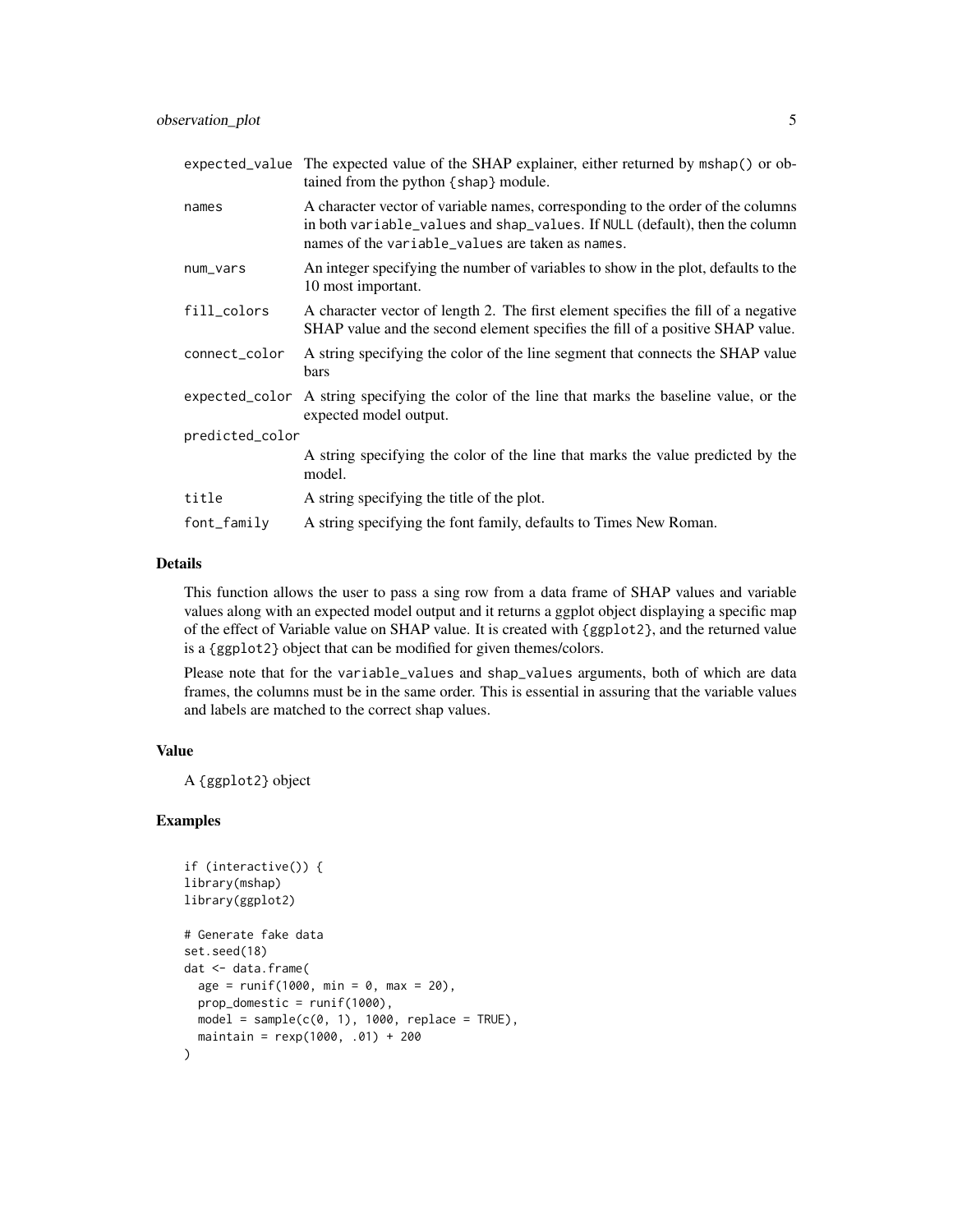```
shap <- data.frame(
 age = rexp(1000, 1/dat$age) * (-1)^{(rbinom(1000, 1, dat$prop_domestic)),
 prop_domestic = -200 \times \text{norm}(100, \text{dat$prop\_domestic}, 0.02) + 100,model = ifelse(dat$model == 0, rnorm(1000, -50, 30), rnorm(1000, 50, 30)),
 maintain = (rnorm(1000, dat$maintain, 100) - 400) * 0.2
\lambdaexpected_value <- 1000
# A Basic sumary plot
summary_plot(
 variable_values = dat,
 shap_values = shap
)
# A Customized summary plot
summary_plot(
 variable_values = dat,
 shap_values = shap,
 legend.position = "bottom",
 names = c("Age", "% Domestic", "Model", "Maintenence Hours"),
 colorscale = c("blue", "purple", "red"),
 font_family = "Arial",
 title = "A Custom Title"
)
# A basic observation plot
observation_plot(
 variable_values = dat[1,],
 shap_values = shap[1,],
 expected_value = expected_value
\lambda# A Customized Observation plot
observation_plot(
 variable_values = dat[1,],
 shap_values = shap[1,],
 expected_value = expected_value,
 names = c("Age", "% Domestic", "Model", "Maintenence Hours"),
 font_family = "Arial",
 title = "A Custom Title",
 fill_colors = c("red", "blue"),
 connect_color = "black",
 expected_color = "purple",
 predicted_color = "yellow"
)
# Add elements to the returned object
# see vignette("mshap_plots") for more information
observation_plot(
 variable_values = dat[1,],
 shap_values = shap[1,],
 expected_value = expected_value,
 names = c("Age", "% Domestic", "Model", "Maintenence Hours"),
```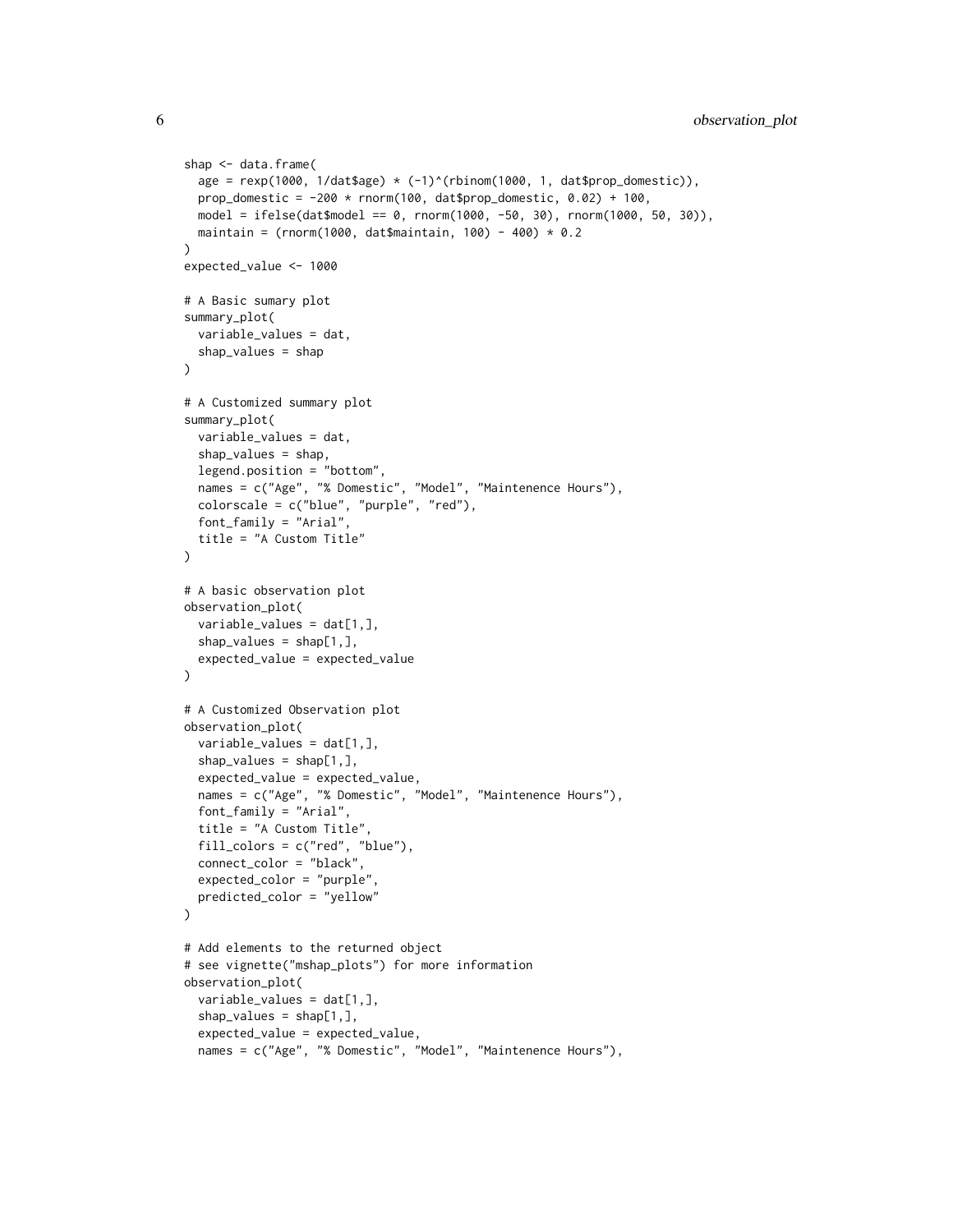#### <span id="page-6-0"></span>summary\_plot 7

```
font_family = "Arial",
  title = "A Custom Title"
) +
  geom_label(
    aes(y = 950, x = 4, label = "This is a really big bar!"),color = "#FFFFFF",
   fill = NA) +
  theme(
    plot.background = element_rect(fill = "grey"),
    panel.background = element_rect(fill = "lightyellow")
  \overline{\phantom{a}}}
```
summary\_plot *SHAP Summary Plot*

#### Description

A Function for obtaining a beeswarm plot, similar to the summary plot in the {shap} python package.

#### Usage

```
summary_plot(
 variable_values,
  shap_values,
 names = NULL,
 num\_vars = 10,
 colorscale = c("#A54657", "#FAF0CA", "#0D3B66"),
 legend.position = c(0.8, 0.2),
 font_family = "Times New Roman",
 title = "SHAP Value Summary"
\mathcal{L}
```
#### Arguments

variable\_values

|             | A data frame of the values of the variables that caused the given SHAP values,<br>generally will be the same data frame or matrix that was passed to the model for<br>prediction.                                  |
|-------------|--------------------------------------------------------------------------------------------------------------------------------------------------------------------------------------------------------------------|
| shap_values | A data frame of shap values, either returned by mshap() or obtained from the<br>python { shap } module.                                                                                                            |
| names       | A character vector of variable names, corresponding to the order of the columns<br>in both variable_values and shap_values. If NULL (default), then the column<br>names of the variable_values are taken as names. |
| num_vars    | An integer specifying the number of variables to show in the plot, defaults to the<br>10 most important.                                                                                                           |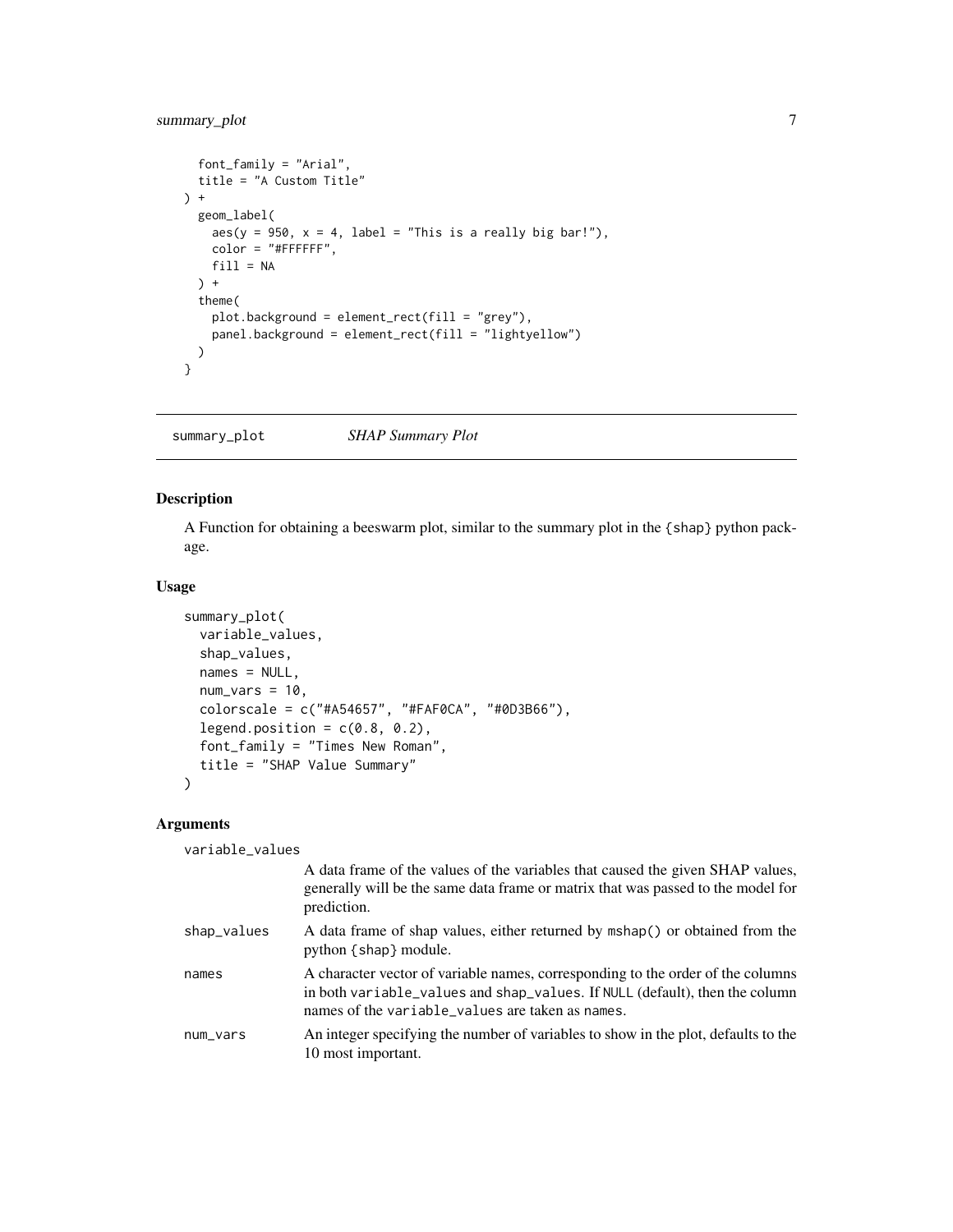| colorscale       | The color scale used for the color of the plot. It should be a character vector of                |
|------------------|---------------------------------------------------------------------------------------------------|
|                  | length three, with the low color first, the middle color second, and the high color               |
|                  | third. These can be hex color codes or colors recognized by {ggplot2}.                            |
| legend.position  |                                                                                                   |
|                  | The position of the legend. See ?ggplot2:: theme for more information.                            |
| $font$ $f$ amily | A character string specifying the family of the text on the plot. Defaults to Times<br>New Roman. |
| title            | A character string specifying the title of the plot.                                              |

#### Details

This function allows the user to pass a data frame of SHAP values and variable values and returns a ggplot object displaying a general summary of the effect of Variable level on SHAP value by variable. It is created with {ggbeeswarm}, and the returned value is a {ggplot2} object that can be modified for given themes/colors.

Please note that for the variable\_values and shap\_values arguments, both of which are data frames, the columns must be in the same order. This is essential in assuring that the variable values and labels are matched to the correct shap values.

#### Value

A {ggplot2} object

#### Examples

```
if (interactive()) {
library(mshap)
library(ggplot2)
# Generate fake data
set.seed(18)
dat <- data.frame(
  age = runif(1000, min = 0, max = 20),
  prop_domestic = runif(1000),
  model = sample(c(0, 1), 1000, replace = TRUE),maintain = rexp(1000, .01) + 200
)
shap <- data.frame(
  age = resp(1000, 1/dat6age) * (-1)^{(rbinom(1000, 1, dat6prop\_domestic)),prop_domestic = -200 \times \text{norm}(100, \text{dat$prop\_domestic}, 0.02) + 100,model = ifelse(dat$model == 0, rnorm(1000, -50, 30), rnorm(1000, 50, 30)),
  maintain = (rnorm(1000, dat$maintain, 100) - 400) * 0.2
\mathcal{L}expected_value <- 1000
# A Basic sumary plot
summary_plot(
  variable_values = dat,
  shap_values = shap
```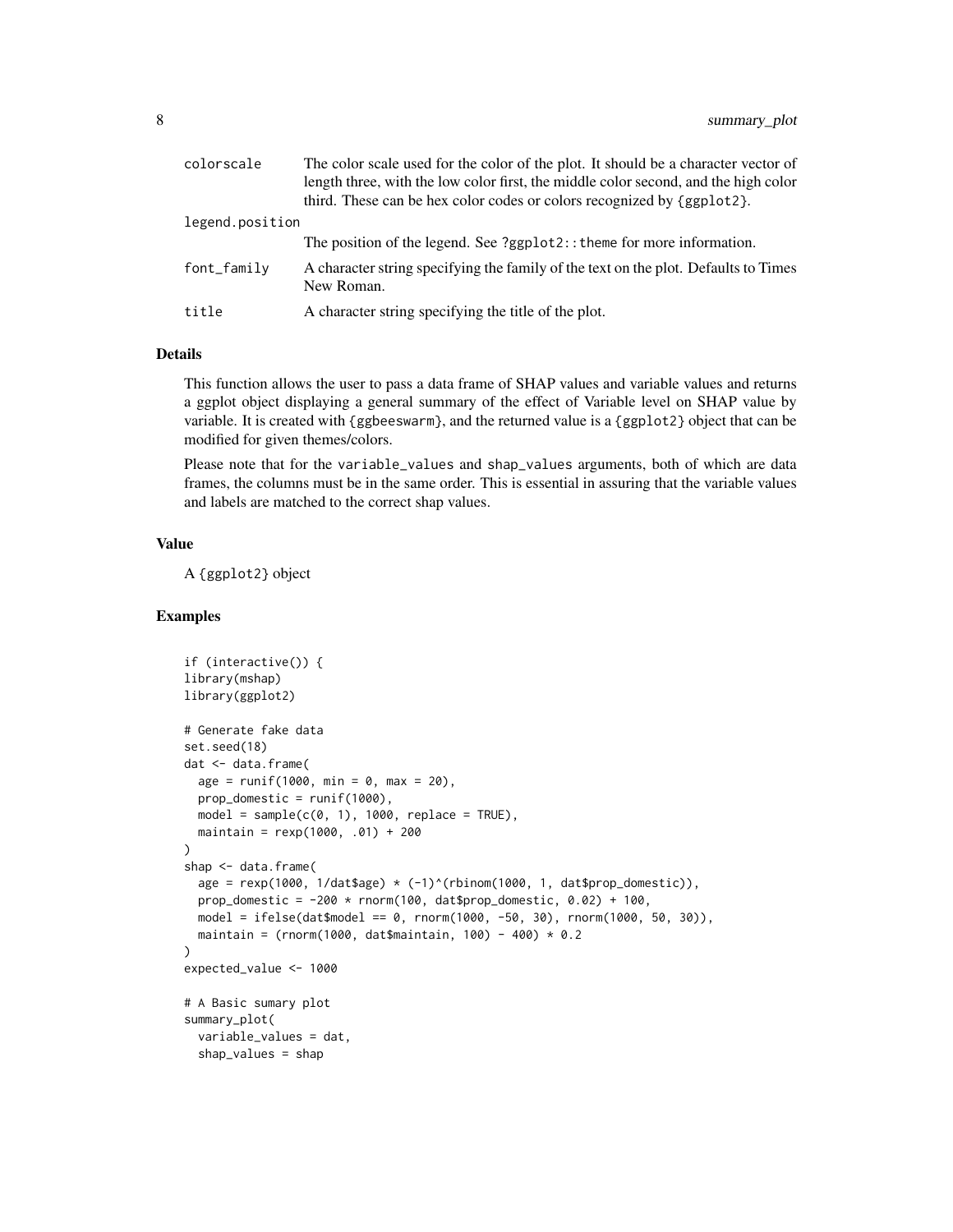```
\mathcal{L}# A Customized summary plot
summary_plot(
  variable_values = dat,
  shap_values = shap,
  legend.position = "bottom",
  names = c("Age", "% Domestic", "Model", "Maintenence Hours"),
  colorscale = c("blue", "purple", "red"),
  font_family = "Arial",
  title = "A Custom Title"
\mathcal{L}# A basic observation plot
observation_plot(
  variable_values = dat[1,],
  shap_values = shap[1,],
  expected_value = expected_value
)
# A Customized Observation plot
observation_plot(
  variable_values = dat[1,],
  shap_values = shap[1,],
  expected_value = expected_value,
  names = c("Age", "% Domestic", "Model", "Maintenence Hours"),
  font_family = "Arial",
  title = "A Custom Title",
  fill_colors = c("red", "blue"),
  connect_color = "black",
  expected_color = "purple",
  predicted_color = "yellow"
\lambda# Add elements to the returned object
# see vignette("mshap_plots") for more information
observation_plot(
  variable_values = dat[1,],
  shap_values = shap[1,],
  expected_value = expected_value,
  names = c("Age", "% Domestic", "Model", "Maintenence Hours"),
  font_family = "Arial",
  title = "A Custom Title"
) +
  geom_label(
    aes(y = 950, x = 4, label = "This is a really big bar!"),color = "HFFFFFF",fill = NA\rightarrow +
  theme(
    plot.background = element_rect(fill = "grey"),
    panel.background = element_rect(fill = "lightyellow")
  )
```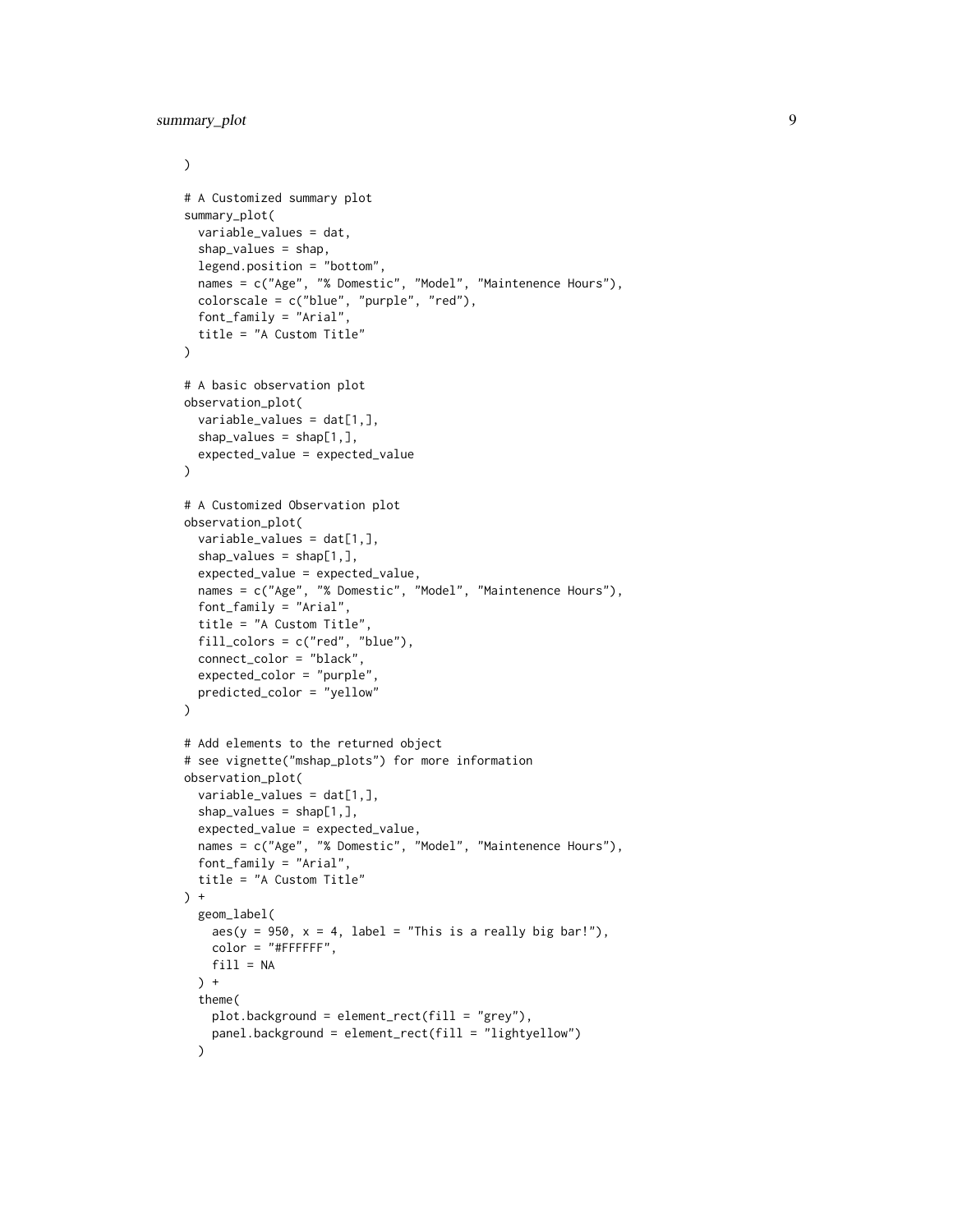<span id="page-9-0"></span>}

where *Select variables with a function*

#### Description

This [selection helper](#page-0-0) selects the variables for which a function returns TRUE.

#### Usage

where(fn)

#### Arguments

fn A function that returns TRUE or FALSE (technically, a *predicate* function). Can also be a purrr-like formula.

#### Value

A selection of columns